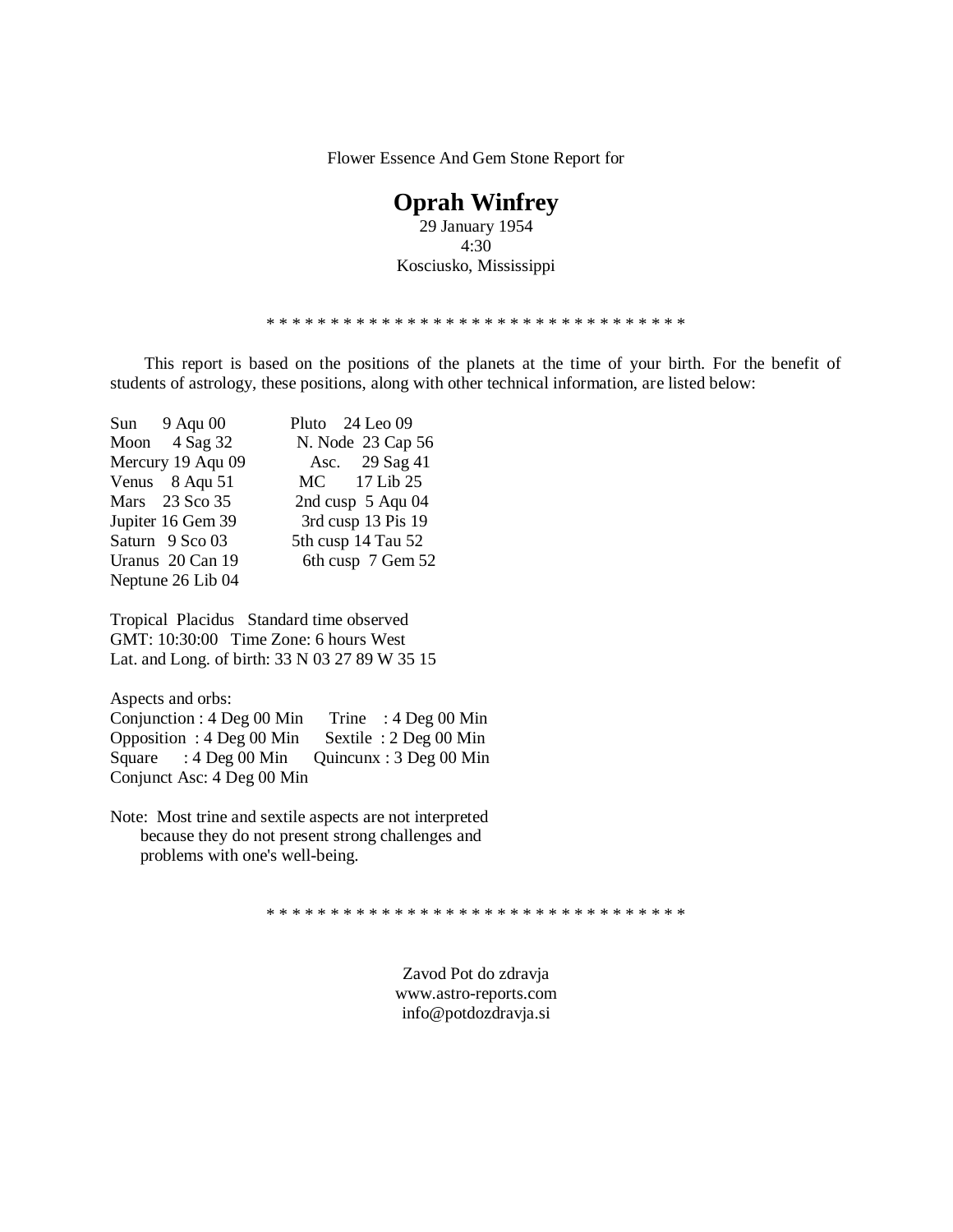This report is designed for those who are interested in tools which can support their own efforts toward growth and well-being on all levels. Using astrology, flower essences, gemstones and gem elixirs, color, music, aromatherapy, visualization, and other methods, one can transform difficult patterns in one's life and manifest more of one's positive potentials.

 Our emphasis is not so much on eliminating undesirable traits or experiences as on bringing one into balance so that the positive expression of one's astrological signature can manifest. A person who is essentially inward and shy and who has trouble making his way in the world will not become a dynamic, flamboyant world-conqueror, but he can build confidence in reaching out to others. Rather than attempt to get rid of his shyness, the focus would be on discovering the positive gifts his gentleness may offer him and alleviating the more extreme, isolating aspects of his shy nature. Using these "vibrational" tools, issues that one may have struggled with for years can be eased, and long-buried talents and loves can be awakened.

 Many of the tools suggested herein, including astrology, work on what esotericists refer to as the energy bodies, the chakras, or the aura. This subtle energy field, which emanates from every living thing, is where our energetic and emotional habits, thought patterns, belief systems, and so on reside. Introducing the energy pattern of a flower, plant, gem, or mineral into one's aura directly affects one's emotional and mental energies, and over a period of time this promotes long-lasting changes.

 The key factor in using any of these remedies or tools is one's positive intentions, willingness, and desire for harmony and health. They are not "magic". Used consistently and with conscious intention, they reinforce and accelerate desired changes. In the back of this report is a listing of resources where you can obtain the flower essences and other products suggested for you. There are also other tips and instructions.

 As you read over your report you may see a number of areas that you would like to work with. There is a lot of information here and the possibilities can be very exciting! However, it is usually best to attend to one issue or cluster of related issues (a theme) at one time. Choose whichever one is most meaningful or troublesome to you at present. Keep in mind that you will NOT manifest all of the potential imbalances mentioned. Some issues may have already been resolved, and some will simply not be relevant. In deciding which issue to focus on, follow your intuition. Remember, too, that gentle, persistent effort is usually necessary in re-patterning and creating any real change. Best Wishes to You!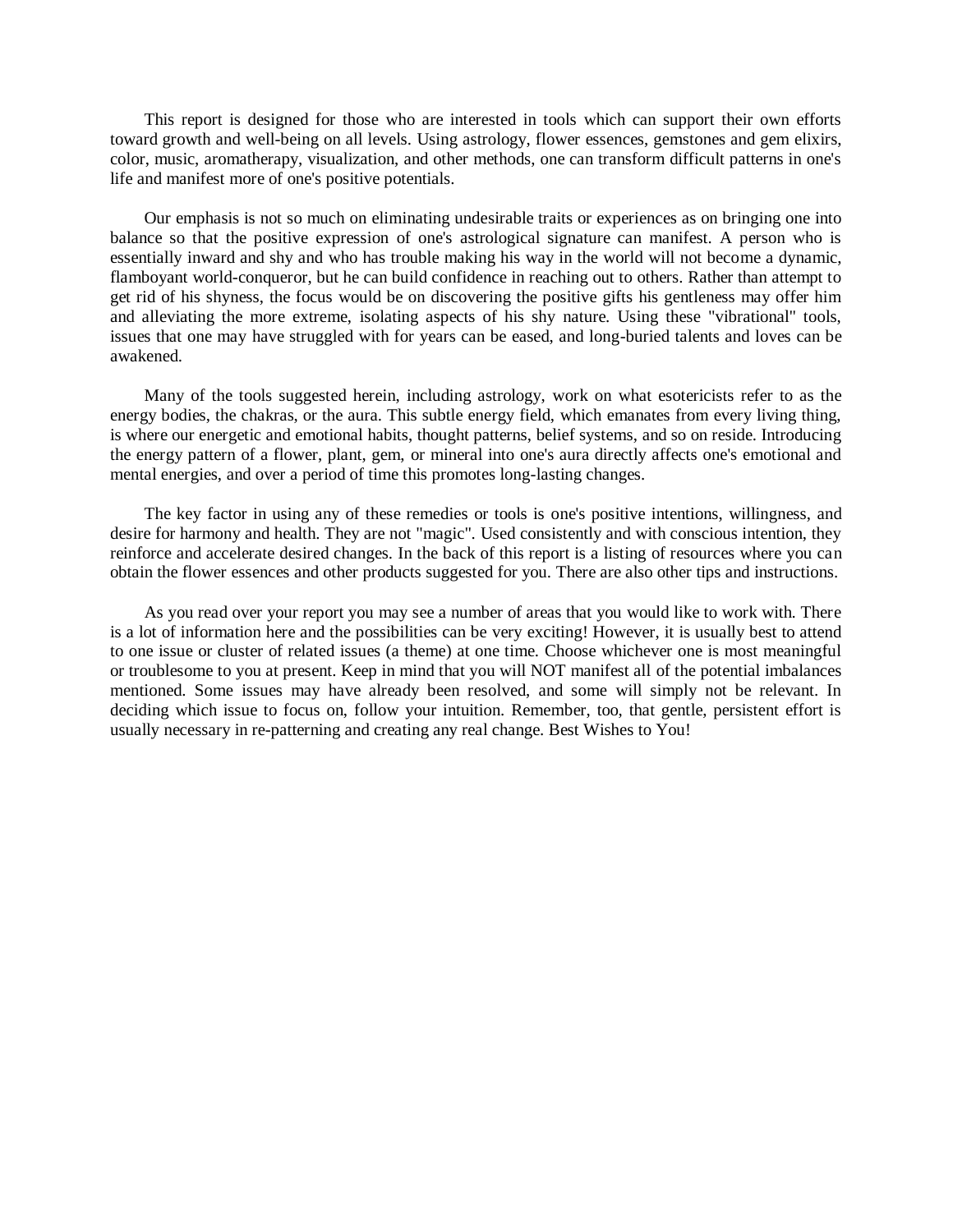### **Sun and Ascendant: General Characteristics**

 The position of the Sun in your birth chart represents the person you are at heart and the path you must follow to fulfill yourself as a unique individual. It also indicates your personal strength and vitality, as well as what activities or life experiences you require to feel alive and to replenish your life force. The Sun represents your personal identity.

#### *Sun in Aquarius:*

Key issues: Community, humanitarian concerns and social welfare, fulfilling your role in the larger scheme of things, change and breaking precedents.

Key qualities: airy, impersonal idealism; innovative or eccentric; electric; urge to experiment.

 You have an innate understanding of interdependence, of how each part effects and contributes to the whole system, and at your finest you are interested in the good of all, not only your own personal progress or well being. You cannot feel fulfilled as an individual if you are not meaningfully contributing to some group (or cause), something larger than yourself. You find yourself replenished and energized by working with others for some common purpose. However you are often more devoted to an abstract concept or ideal than to individuals, and you use your intellect to guide your actions. You may ignore or be aloof from your heart, human feelings, emotional needs and attachments, and other people's as well. You may thus be more suited to brotherhood, sisterhood, comradeship, or friendship than to intimate love.

 In some significant way, you break from tradition or conventional norms. You can feel like an outsider, the black sheep, the oddball, or way ahead of your time. Part of your purpose has to do with introducing or supporting innovative change in the world. There is also a touch of the extremist in you, at least a stubborn adherence to doing things in your own peculiar or idiosyncratic way.

Patterns of Imbalance:

 For feeling different and socially alienated because of it, rather than cherishing your uniqueness: the flower essences COLUMBINE, MULLEIN, and SHOOTING STAR.

 For feeling pressured or overly influenced by peers or social expectations, uncertainty of who you are outside of the group: the flower essence GOLDENROD.

 For conflict with figures of authority, and feeling a sense of separation; alienation from the past, ancient spiritual traditions, or elders: the flower essence SAGUARO.

 For feeling ungrounded, cut off from the instinctive self or body: the flower essences MANZANITA and CORN.

 For more warmth, heart, empathy, and feeling, the flower essences: ALPINE AZALEA, PEONY, MALLOW, and YELLOW STAR TULIP.

 For being overly opinionated, willful, intolerant, fanatic, and judgmental: the flower essences VERVAIN and BEECH.

Gemstones which may benefit you to wear, carry, or take as an elixir are: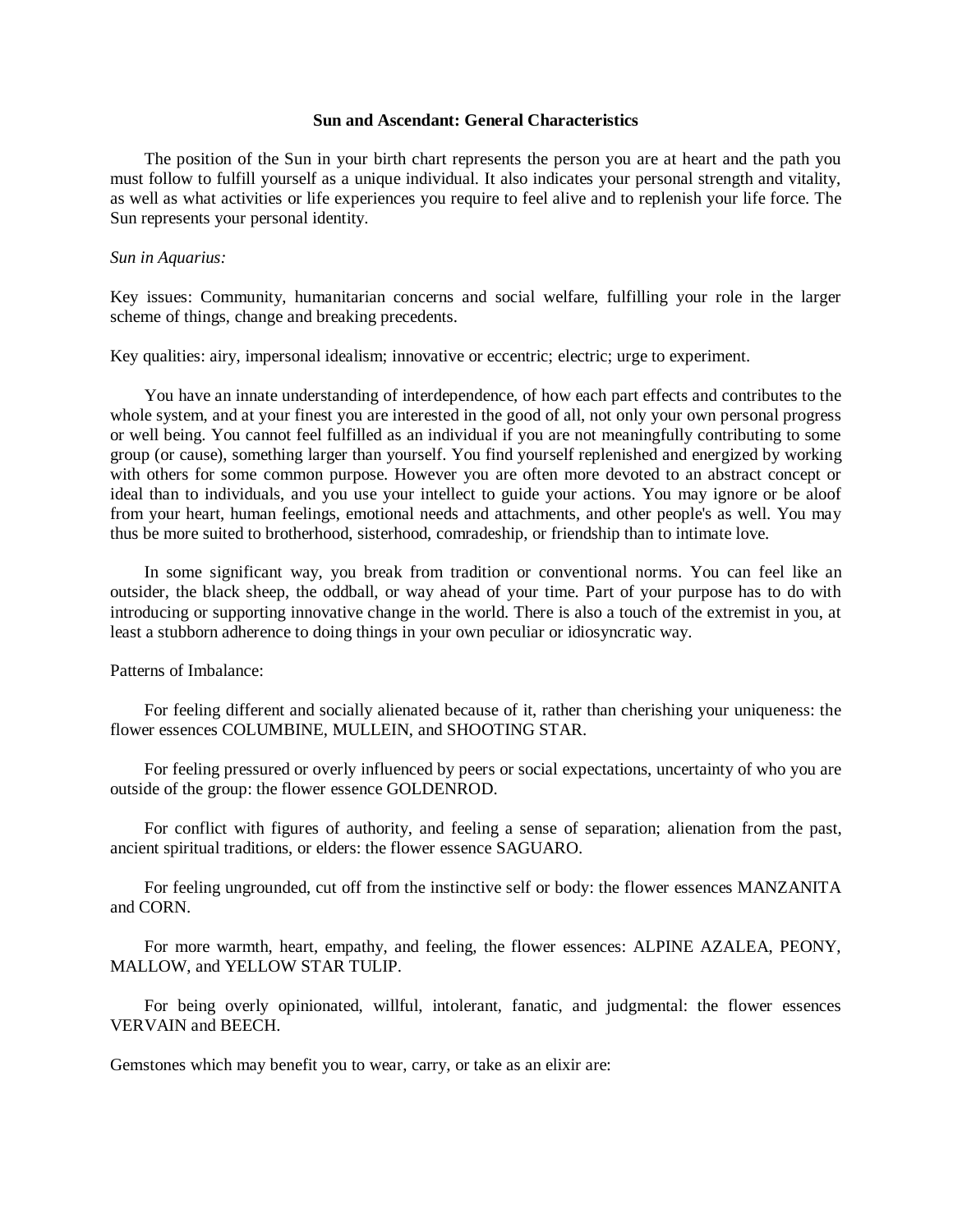CLEAR QUARTZ and RUTILATED QUARTZ CRYSTALS, which amplifies your positive intentions and aligns you with higher sources of inspiration.

 LARIMAR, for freeing yourself to pursue new, innovative, or unconventional ways of thinking and doing things, especially as these may be related to service or your contribution to life.

 BLUE TOPAZ and YELLOW TOPAZ, both of which harmonize and strengthen your creative mental abilities and expansive, clear thought.

#### *Sun Conjunct Venus:*

 There is a graciousness, sweetness, or charm about the way you do things and express yourself that is quite winning. You are generally well-liked and, if not classically beautiful, quite attractive nevertheless. However, unless other factors in your birth chart indicate personal drive and initiative, you may rely too much on your good looks or personal appeal to get through life, and/or you may be too willing to please for the sake of harmony, even when that is not truly in your best interests. Also, superficial beauty and physical appearances may matter excessively to you. Flower essences that may be beneficial in balancing these tendencies include PRETTY FACE (for vanity or over-identification with your physical appearance), and GOLDENROD (for being true to yourself despite social pressures).

#### *Sun Square Saturn:*

 You are like the diamond, whose strength and brilliance are the result of being formed under intense pressure: difficulties, deprivation, or a lack of external support compel you to develop your strengths and discover your true nature. You may well have developed self-reliance and the capacity to be responsible for yourself early on, perhaps due to separation or estrangement from your father. Life may thus seem like serious business to you, always an issue of practical survival, with no room for frivolity or joy. Or, your core self (the person you know yourself to be at heart), may have been ignored, rejected, criticized, disparaged, disapproved of. Who you were was not right, or was not good enough. Blockages and wounds to the solar plexus and/or heart centers may have resulted. Symptoms of energy blockages in the solar plexus include low self-esteem, fear of expressing oneself or doubting the value of what you have to offer. The flower essences which work to heal this include: BUTTERCUP (for valuing yourself, appreciating your worth), SELF-HEAL (for restoring confidence and self-healing powers), SUNFLOWER (for low self esteem and conflicts related to how you were fathered) and SAGUARO (for trusting your inner wisdom and authority).

 The color bright GOLDEN YELLOW is healing for the solar plexus, as is the elixir of GOLD. Energy work on the solar plexus and heart (such as polarity, Reiki, therapeutic touch, or related therapies) can be very helpful, used alone in conjunction with flower or gem essences.

 Suppressed energy around the heart center inhibits one's ability to open to love or to feel loved. Flower remedies intended to heal and expand the heart include ALPINE AZALEA (for opening to the spirit of love and loving oneself), PEONY (for dissolving creative blocks and opening the heart), and ZINNIA (for opening to fun, laughter, joy, child-like playfulness and lightness of heart). One habit that may prevent you from loving and accepting yourself is comparing yourself to a rigid, unattainable, standard of perfectionism. The flower essence PINE is very helpful in softening that attitude. Other flower remedies that may be appropriate for you include: OAK (for feeling that life is a constant struggle) and ORANGE BLOSSOM (to increase hope, joy, and enthusiasm).

 Your Ascendant (or Rising Sign) describes your physique, as well as indicating how you relate to and are affected by your environment. It has a direct bearing on your physical health.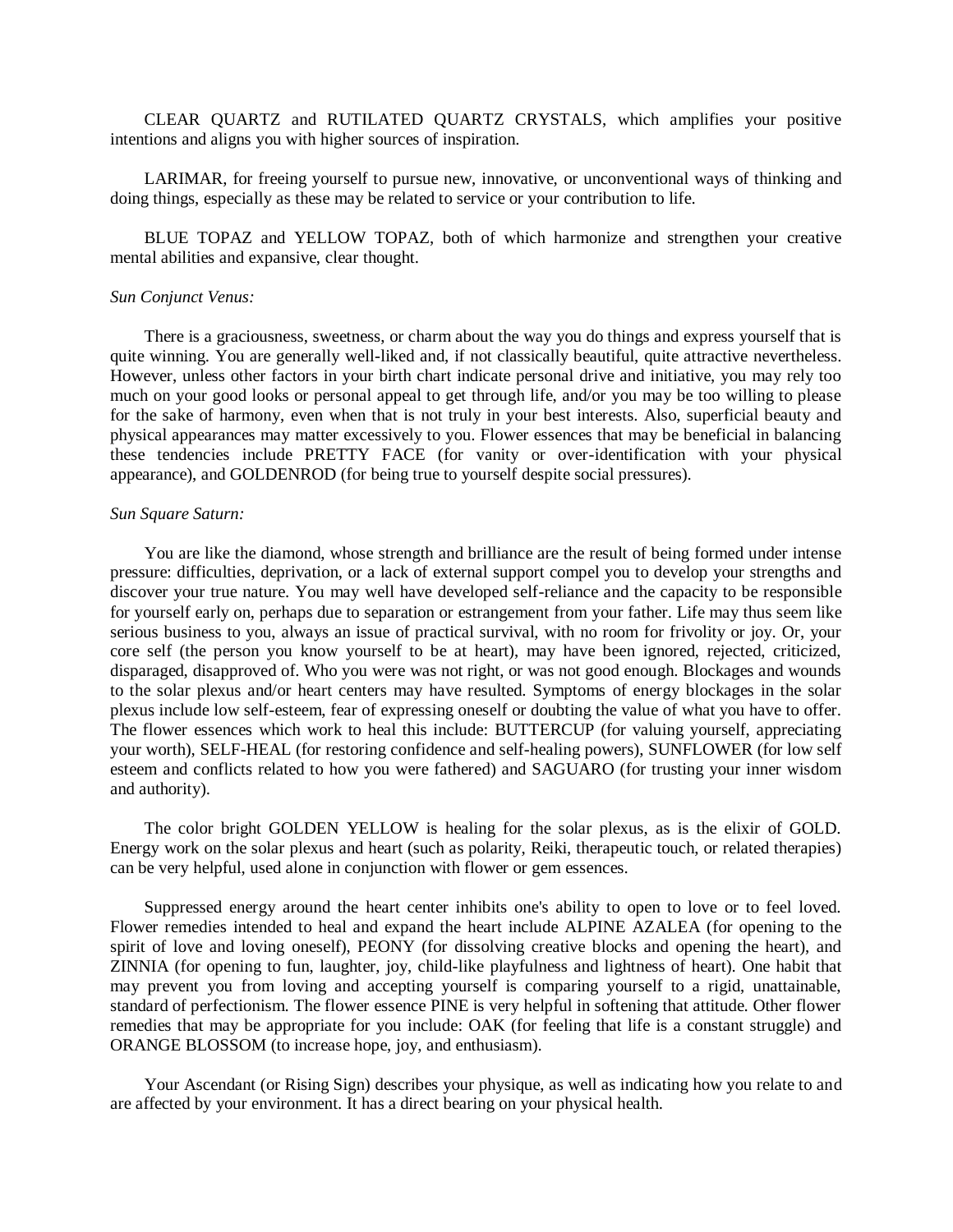#### *Ascendant in Sagittarius:*

 You have a "happy" demeanor and appear congenitally and perpetually upbeat and buoyant, with a certain physical frisky exuberance that belies any suffering you may have. Your energy level, though high, is not especially consistent or sustained. It comes in bursts of enthusiasm.

 You enjoy sports, games, gambling or taking chances, and fun physical activities like dancing, horse back riding, skiing, or skating, all of which you do with a free-flowing, willowy grace that makes it look effortless. Your secret is that you do it for fun or for joy and do not take it terribly seriously. Nevertheless, you are prone to your share of sports injuries, and indoors you can be downright clumsy. You are prone to be large and/or need quite a lot of physical space around you in order to be comfortable. Small, cozy spaces feel cramped and even life-depleting to you. Your ideal environment is large, spacious, with high ceilings and windows, and a lot of light.

 You thrive when you have a distant goal to aspire toward, a cause to serve, something larger than yourself to live for. You may be most prone to physical ailments when your faith in some cherished ideal is shaken or shattered, when you feel trapped in a situation that carries little higher purpose or meaning, or when there is a little inspiration, freedom, or adventure in your life.

 Flower and garden essences that can be of benefit to you include: SWEET PEA (for always seeking, wandering, unable to settle or make a commitment), COW PARSNIP (for the grass is greener elsewhere syndrome), and CORN (for a balanced, integrated relationship between heaven and earth, vision and reality).

#### **Moon and Venus: Emotions and Feelings**

 The position of the Moon in your birth chart reflects your emotional nature, what you need to feel nurtured, what feels familiar and comfortable to you. It is also your deeply-held beliefs and mostly unconscious or instinctive responses, which play themselves out in your closest personal relationships. Your moods, memories, dream life, and feeling-self are depicted by the moon in your birth chart.

#### *Moon in Sagittarius:*

Key issues: the need to grow and expand; wanderlust, searching for a "home for the soul".

Key qualities: ever-seeking, restless, adventuresome, emotionally independent, broad sympathies.

 Emotionally, you thrive on inspiration, enthusiasm, open-ended adventure and happily dedicating yourself to the pursuit of high ideals or, at least, the good life. You cherish your personal freedom and are loathe to surrender it. You may avoid fully committing yourself to an intimate relationship for fear it will become too limiting, predictable, and uninspiring. Also, due to your idealism, mere mortals may not satisfy you! You do not like to close off any options, any of life's possibilities. You also have a longing for faraway places and a taste for exotic flavors, culture, and customs; you may dream of making your home in a distant land, or of being a gypsy, free to pick up and move when the spirit calls. Even if you settle down in one place, it must be spacious, open to air and light, and give one the impression of grandeur. You enjoy magnificent vistas (even if it's just a travel poster on the wall.)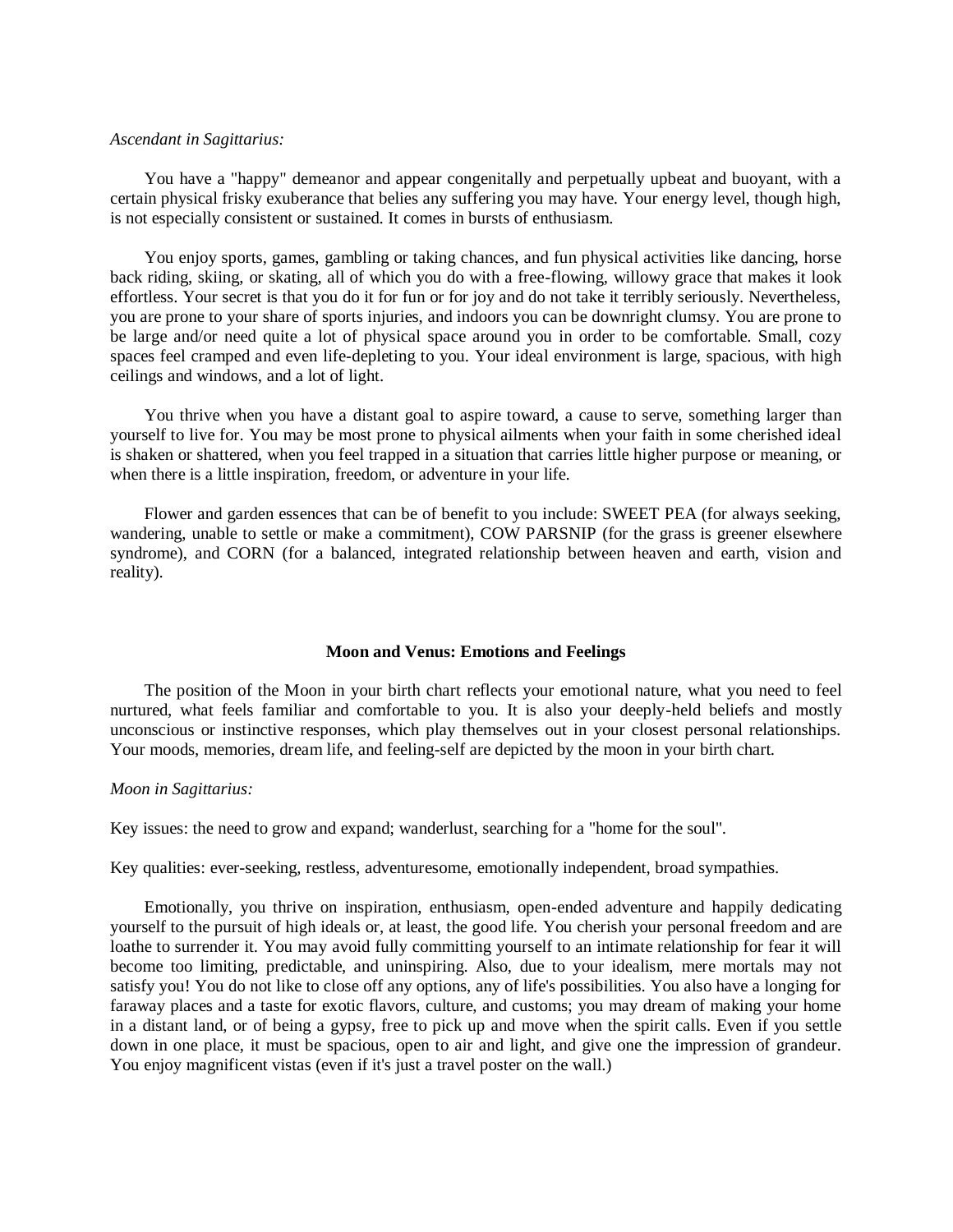Your emotional predisposition is generally cheerful, buoyant, and happily expectant, unless you are feeling caged in some way. You may be rather insensitive or unable to empathize with others when their moods are somber, or if they are hurting over something that you believe they should be above. This tendency to try to rise above one's emotions, to elevate the feelings, has benefits but you are also prone to pollyannaism, and your high-mindedness regarding how one "should" feel can make you preachy when you need to be compassionate and deeply understanding. At your best, though, you do lift people up with your warmth, spontaneity, and light touch.

#### Patterns of Imbalances:

 When you are out of balance, you become lazy, disinclined to serious effort or follow through. Or, you become overextended, spread too thin, unable to meet your commitments because you have promised too much. Though overoptimism is not considered much of a fault, you can lack realism. The following flower essences and gemstones can be beneficial:

 For seeking outside oneself for a "high", and for escapist tendencies: the flower essence CALIFORNIA POPPY.

 To stay centered and focused even amidst external activity and stress: the flower essences INDIAN PINK and BUFFALO GOURD.

 For not feeling at home on earth, or spirituality that lacks humanity, warmth, and earthiness: the flower essence SHOOTING STAR.

 For the "grass is greener elsewhere" syndrome, dreaminess, inability to put down roots: the flower essences SWEET PEA and CLEMATIS.

 For inability to translate visions and hopes into concrete action: the flower essence BLACKBERRY. With this you might want to add the flower essence MADIA, to develop concentration, discipline, and focus. WILD OAT can help you decide about life directions.

Gemstones compatible with you include most purple, lavender, or violet colored stones:

SUGILITE, for experiencing beneficent spiritual forces in your life, is a good one.

FIRE OPALS, and FIRE AGATES will increase your inspirational and intuitive gifts.

 The position of Venus in your birth chart reveals your capacity for love, intimacy, pleasure, giving and receiving, and relationships. Representing, also, your taste in beauty and your values, it is a key to how you can create harmony within yourself.

#### *Venus in Aquarius:*

 You have progressive or unconventional ideas about relationship, and may experiment with unusual arrangements with an aim to satisfying emotional needs that perhaps can not be met in more traditional forms of relating. Ideals of true friendship, community, equality, and respect for each individual's freedom color your approach to love, and in truth friendship may well be more instinctive and natural to you than passionate attachment to one other person. In fact you can be peculiarly detached at times. You do not like to admit to any sort of possessiveness or jealousy, and do not like to be possessed.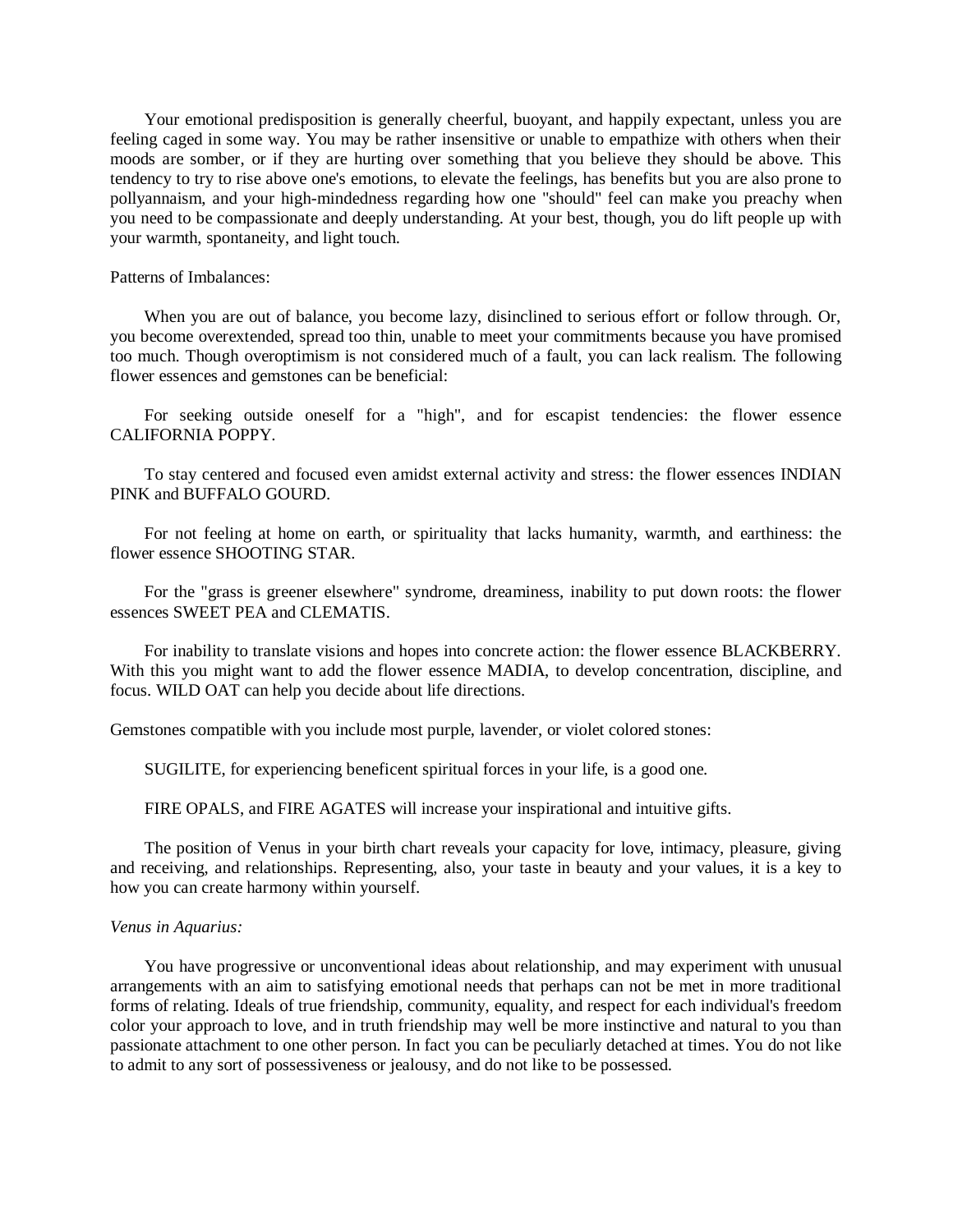Your tastes are unusual, with an appreciation for asymmetry, novelty, and deviations from classical forms. You can promote harmony within yourself by cultivating a loving community of friends.

## *Venus Square Saturn:*

 In many ways, love, intimacy, and relationship are not easy for you, and you may struggle with loneliness, shyness, social isolation, feeling unlovable, unattractive, or unwanted. Or you may have suffered such losses or pain in love that you fear trusting and opening your heart. If so, your coolness and apparent indifference may well reinforce your aloneness. Insecurities about your ability to keep the affection and loyalty of a lover may compel you to put excessive value on commitment and guarantees in the relationship, perhaps maintaining an essentially joyless or even abusive situation for the sake of "security". However, periods of solitude, and even of deprivation and loneliness, may serve to teach you about your own heart, your deepest values, and how to love and care for yourself, which can lay the foundation for honest, deep, and nourishing relations with others. Thus your mature years are apt to be more gratifying than your youth.

 Flower essences that can support the opening and healing of your heart, or resolving thorny issues in relationship, include: CROWN OF THORNS (to help let you go of the belief that love and suffering must go together), BLEEDING HEART (for releasing past heartache), HOLLY (a "master essence" for healing the distortions caused by a lack of love: envy, jealousy, hatred or self-hatred), STICKY MONKEY FLOWER and POISON OAK (for fear of intimacy, unwillingness to be vulnerable), MALLOW (to relax barriers to closeness and trust), PEONY and ALPINE AZALEA (for opening the heart and the spirit of love), COLUMBINE (for self-appreciation and self-love, healing feelings of being alienated and unwanted.).

 The gemstones which can be worn or taken as an elixir (combined with any of the above flower essences, or taken alone) include: ROSE QUARTZ, PINK TOURMALINE, and RHODOCHROSITE.

Energy work on the heart and sacral centers can be very helpful, also.

#### **Mercury: Thinking and Ideas**

 The position of Mercury in your birth chart describes your intellectual qualities, how you communicate or express yourself verbally, and in general how your thinking patterns operate.

# *Mercury in Aquarius:*

 Intellectually you are idealistic, progressive, and innovative. You are interested in technological advances and in new ideas or inventions in any field that contribute to the betterment of the world. You may hold what some would see as far-fetched or extreme view points too. You tend to think if it is new, it must be better.

#### *Mercury Quincunx Uranus:*

 Your mind and nervous system is extremely alert, sensitive, responsive, and quick. You have an independent mind, question the status quo or conventional methods, need to discover and invent different ways of doing things, are curious and experimental, readily grasp new concepts, and are often inspired with unusual ideas. In communicating with others, you may arouse controversy, not only because of your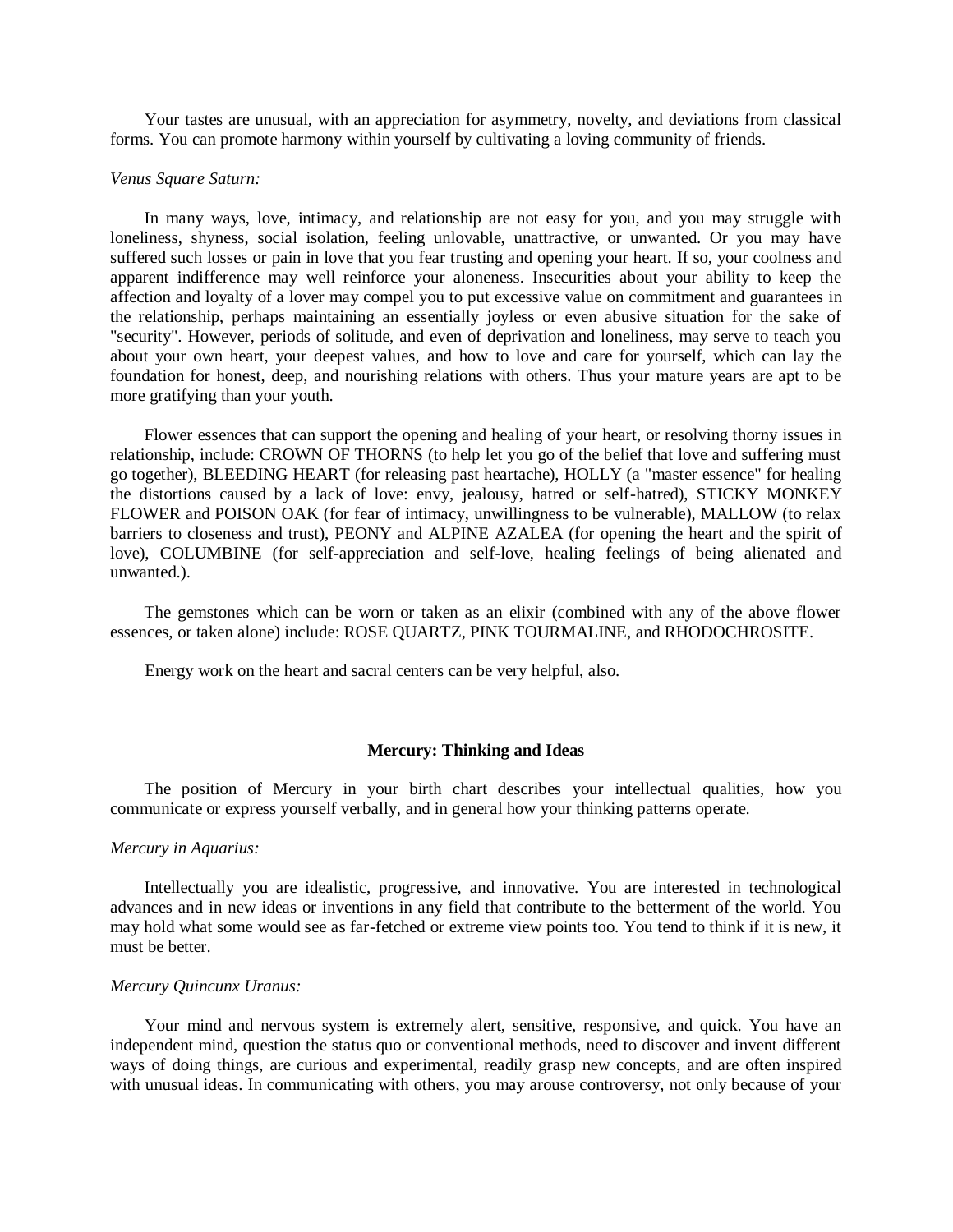offbeat or extremist view points, but also because you tend to interrupt, contradict, or speak abruptly. You get impatient and bored with slower minds.

 When out of balance you become "wired", nervous, jittery, restless, unable to complete ideas or projects, get distracted and go off on tangents, find it difficult to relax or sleep, have headaches that come on suddenly and generally feel erratic, or insecure and scattered. At such times, grounding yourself is essential: decrease exposure or input from all electrical sources (computer, television, radio, etc.), develop a regular routine, do some steady earth-bound hobby like baking or working with clay, garden, work in the yard, spend time in nature. Take time to prepare regular, wholesome meals that include whole grains, and avoid caffeine or other stimulants. Warm baths with essential oils of LAVENDER, CHAMOMILE, or ROSEMARY are excellent.

 Flower essences that can be helpful: JOJOBA and CORN (for grounding and alignment with the earth), and FAIRY DUSTER (for nervous excitability and over-reactivity to stimuli).

 Gemstones which balance and/or bring out the best of your creative, inspirational, or inventive capabilities include: CITRINE, AMBER, and RUTILATED QUARTZ.

#### **Mars: Ambition and Drive**

 The position of Mars in your birth chart indicates your will power, physical vitality and sexual drives, and your capacity for decisive action and self-assertion, as well as the musculature and adrenals in the physical body.

#### *Mars in Scorpio:*

 You have a powerful and indomitable will, and when you desire something you are capable of extraordinary dedication, concentration, and self-control in its pursuit. You possess great reserves of physical strength and sexual energy, and generally have excellent recuperative abilities.

 You can also be compulsive, driven, unable to relax, and a truly ferocious enemy (vindictive, vengeful). Though slow to anger, you are also slow to let go of it; stewing in resentment or withheld hostility can erode your strength and health. The flower essence HOLLY is helpful for working with such issues.

 You are also sexually passionate and intense, and require a vigorous and fulfilling sexual life in order to enjoy a high level of well-being.

#### *Mars Square Pluto:*

 You are capable of extraordinary, almost super human, effort and when you want something you will not be denied. Your will-force is very powerful and when out of balance, extreme or obsessive. Excess ambition, (perhaps using force or coercion to achieve your aims) may drive you to do things which will create powerful enemies in your life and ultimately bring you down. You need to work hard and play hard, harder than most people, but learn to do so without being willfully destructive to others or to yourself.

 Blockages or damage in the root, sacral, and solar plexus chakras (due to painful early experiences in which you were harshly dominated or abused by a more powerful individual) may need to be healed. Symptoms of that include feeling extreme anger or rage for slight provocation, an inability to openly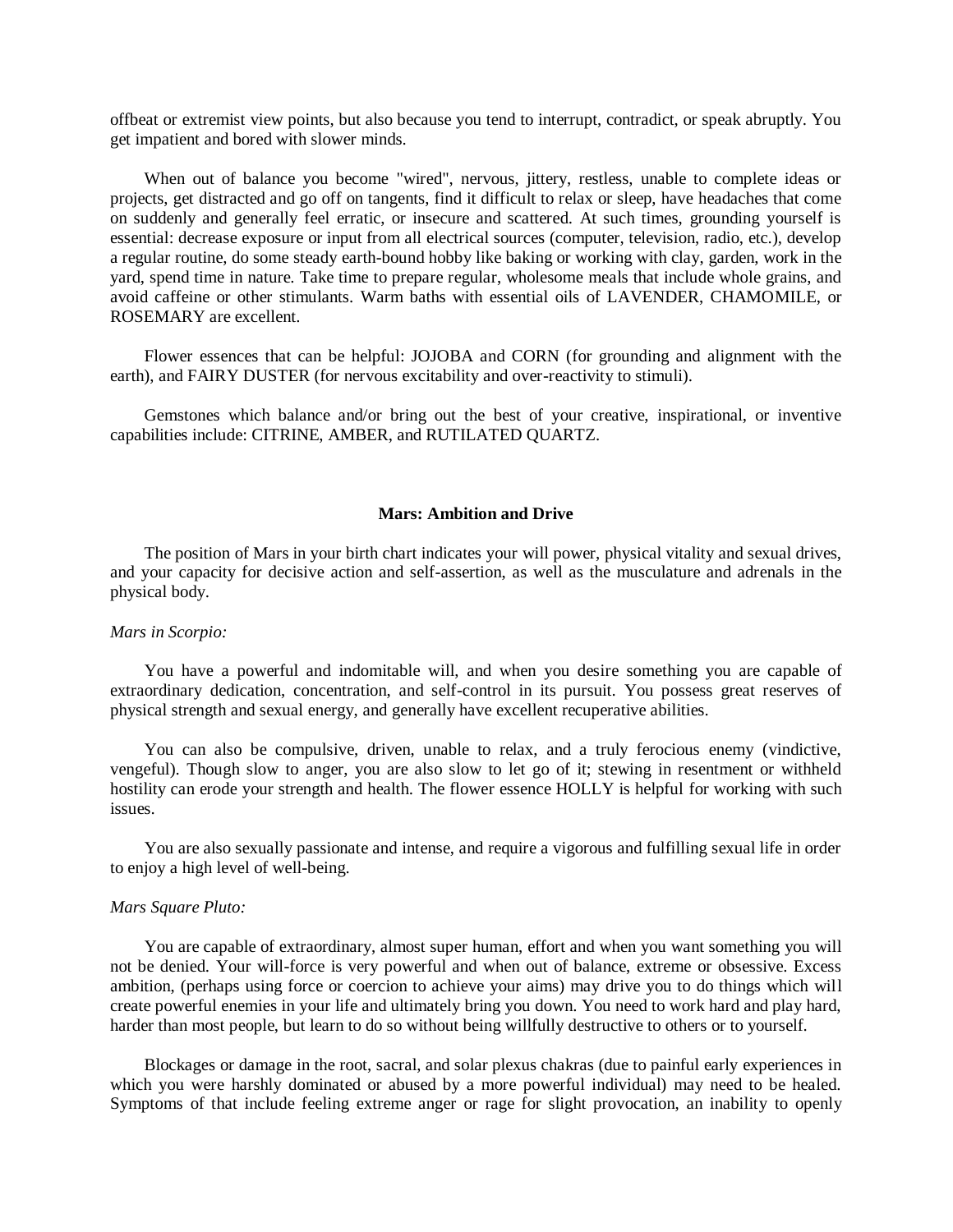express anger until it reaches volcanic levels, fear of others' anger, fear or hatred of people in authority, an uncontrollable need to control others, and/or sadistic tendencies. Deep wells of (mostly unconscious) resentment towards the opposite sex may also complicate your sexual relationships until these patterns have been cleared. You may channel all of this energy into doing, achieving, or getting ahead, until a breakdown occurs, physically or in your personal life.

 In addition to body-centered psychotherapies, deep tissue massage or rolfing, and energy work to clear the effects of trauma from your energy bodies, these flower and gem essences can accelerate and support your healing process: FUCHSIA and SCARLET MONKEY FLOWER (which surface and help release suppressed anger), HOLLY (for releasing toxic emotions such as spite, envy, the desire for revenge, jealous suspicions), FIREWEED (for releasing and healing old angers), TIGER LILY (balances overly aggressive, competitive, excessively "yang" energy).

 TIGER'S EYE, either worn or taken in elixir form, helps align your personal will and emotions a higher purpose, and facilitates proper use of power.

#### **Jupiter and Saturn: Opportunities and Challenges**

 The position of Jupiter in your birth chart represents the principle of growth, improvement, expansion, faith, and the quest for ultimate meaning or broader understanding of life.

# *Jupiter in Gemini:*

 You grow and expand your understanding of life through constant self-education, exposure to a wide range of people. Helping others by networking or becoming a source for the information you have gathered gives satisfaction. You have a well developed capacity for sharing knowledge and communicating.

 The position of Saturn in your birth chart represents the bones, the skeleton, and the principles of hardness, heaviness, structure, stability, form, and boundaries. It shows what is hard for you, what you struggle with, where patterns of rigidity or fear hinder you, what is heavy for you, where you develop character, maturity, and depth through being tested.

#### *Saturn in Scorpio:*

 Trying to control your instincts, passions, and/or the flow of deep emotions is a thorny issue for you. Particularly in the realm of sexual relationship, mistrust and fear of exposing yourself or letting go can inhibit real intimacy and joy. You may develop blockages or congestion in the sacral center (sexual area) which could lead to both emotional and physical problems. Withholding "negative" emotions such as resentment, envy, jealousy, the desire to retaliate, etc. can harden these feelings and make them into something of a monster for you. Flower essences that can help if you are working with any of these issues include: MONKSHOOD (for difficulties in opening to others; reaching into the depths of oneself), BLACK-EYED SUSAN (for deep acceptance of all aspects of the self, including the painful parts), SCARLET MONKEY FLOWER (for emotional honesty, acceptance of deep feelings, integration of emotional "shadow"), HIBISCUS (for repression of female sexuality), and POISON OAK (for fear of intimate contact, or of hostility from others).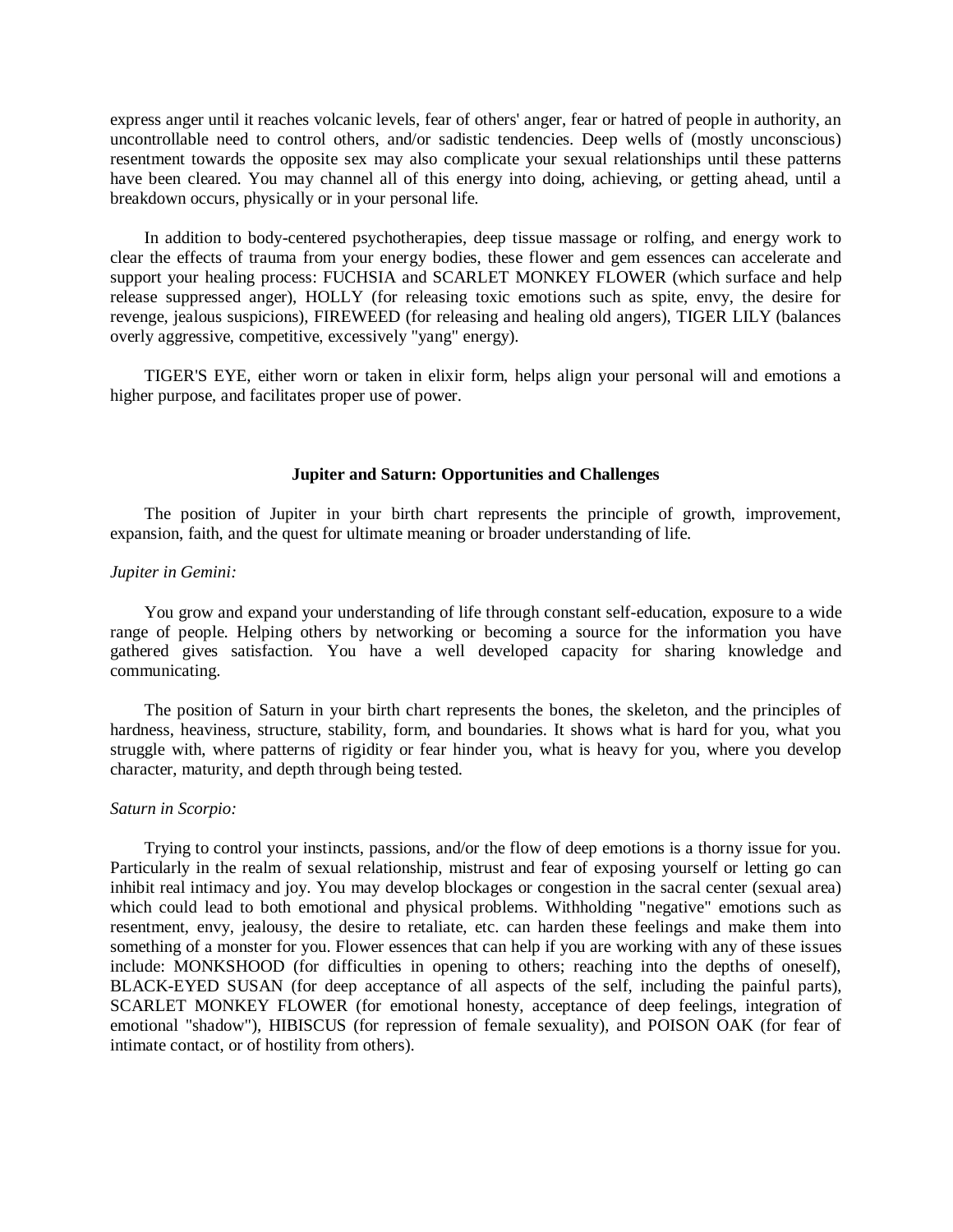# **APPENDIX I FLOWER ESSENCES, COLOR THERAPY, AND AROMATHERAPY**

## **FLOWER ESSENCES:**

 The following information will enable you to make up your own flower essence remedies. However if you wish to try them but are not interested in doing it all yourself, you can contact a flower essence practitioner. Many astrological counselors and other holistic practitioners use the flower essences and gem essences in their work.

 1. Choosing your essences: Generally you can use up to five essences at a time. Some people believe five essences is ideal, as the number five is associated in myth and folklore with the healing process. Others find using a single remedy at a time most effective. Follow your own intuition and impulses on this, but please do not try to address too many issues at once. Gem essences can be used with flower essences.

 2. Making the remedy: Once you have chosen the essence or essences you wish to take, purchase them from the supplier in the concentrated form ("stock" bottles). You will need a glass dropper bottle such as pharmacists use for eye drops, which are sold at some pharmacies as well as through the flower essences companies. The one ounce size is standard. It should be sterilized by boiling it for a few minutes, then letting it cool. Then, put four drops of each concentrated essence into the bottle, close it, and shake it vigorously for about a minute so that the essences are well blended. Fill the bottle about 3/4 full with distilled or spring water. (For a more potent remedy you may wish to use color-solarized water instead, as described in the color therapy section). Then, close the bottle and, again, shake vigorously for about a minute. To preserve the mixture, add a teaspoon or so of either brandy or apple cider vinegar. (They work equally well; it is a matter of personal taste and preference).

 3. Using essences: The standard dosage is four drops four times a day, taken under the tongue. Taking more than four drops will not increase the remedy's effectiveness, and taking it more than four times a day is usually not necessary except in crisis situations. However, if you feel inclined to use it more frequently than four times a day, these remedies cannot be harmful in anyway. They are self-adjusting, meaning that you will simply not absorb more than you can use.

 To further activate the remedy's effect, you may wish to use a simple affirmation that corresponds with your intent and the nature of the remedy. For instance, if you are taking a remedy to increase your receptivity to love, you can say "I now let love and appreciation into my life", each time you take the remedy. Keep the words simple, positive, and framed in the present tense. Or, you may wish to put a selfadhesive label on your bottle, with a list of the essences it contains and a short phrase such as "receptivity to love" or "opening the heart" which you will see each time you take the remedy.

 Other very effective ways to use your remedy are to add 7 drops to a bath and/or several drops to an atomizer or spray bottle filled with water and spray it around the rooms of your house or workspace.

 4. What to expect: Please understand the flower essences do not "take away" troublesome feelings or attitudes. Some people actually experience a temporary intensification of the issues the remedy is designed to address, what is referred to as a "healing crisis", as strong emotions or other reactions begin to surface. Naturally you can temporarily stop taking the remedy if you get too uncomfortable. You can also get some support while this process is occurring, since a willingness to experience and feel what is actually there is an intrinsic part of the healing. Most people, however, find the remedies quite gentle. Insights into the nature of the problem and how you are contributing to or maintaining it may emerge. Or, you may simply notice a gradual attitudinal, emotional, or energetic shift, and more harmony in that area of your life. Some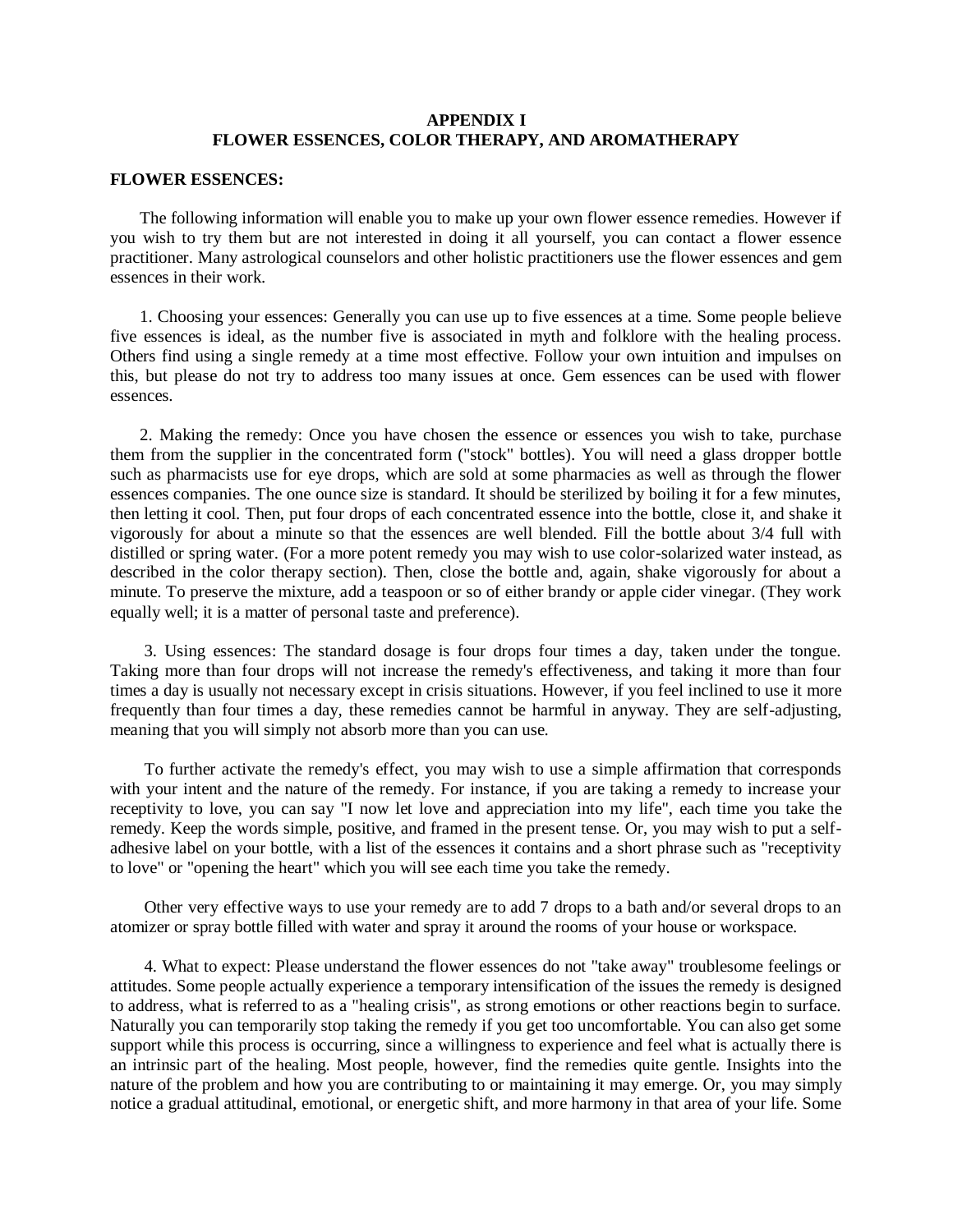very sensitive people feel the effects of the remedies on their chakras (particularly the heart and solar plexus) immediately upon taking them.

 If the pattern you are working with is longstanding, as the ones which are related to your birth chart are apt to be, you may need more than one bottle of given remedy. Or, after one bottle, you may want to give it a rest, and then go back to that remedy later. If you frequently "forget" to take the remedy or simply lose interest in it, this may be a signal that now is not the time for that particular one.

#### **COLOR THERAPY:**

 Color can be used to calm or energize, to cleanse, to stimulate a given energy center in the body, or to promote balance and an overall sense of well-being. In addition to paying attention to how color affects you and using that awareness in your choice of clothing and home or office decor, here are two methods to utilize color:

 1. Color-solarized water: This is a very easy method. The supplies needed are a clear glass jar or bottle, colored cellophane (which can be purchased at an art supply store), drinking water, sunshine, and a clear quartz crystal (optional). Sterilize the jar or bottle, fill it with water, and if you wish add a clear quartz crystal (this magnifies the effects of the color). Then, close the bottle, wrap it in the colored cellophane, and secure the cellophane with a rubber band at the top. Place the bottle in a sunny spot for 2- 6 hours, preferably outdoors. After removing the crystal, you can drink it freely and/or use it to make your flower remedies.

 2. Color Breathing: This exercise can be used to clear your energy system of psychic debris, stimulate a sluggish or blocked chakra, and promote healing. Choose a place that is well-ventilated. You may stand or sit as you prefer, keeping your spine erect. Begin by taking 2 or 3 deep, gentle breaths, inhaling slowly through your nose and exhaling through your mouth. Then as you breathe in, see and feel the color filling your entire body. As you continue to breathe, imagine the color surrounding your body as well, extending out about two feet all round you, to create a beautiful egg-shaped bubble of colored light. Simply breathe in this color for 5-10 minutes.

 To work on a particular chakra, you may start by breathing clear, white, or golden light (as described above). Then focus your attention on the center that needs clearing or balancing. For the base or root chakra, imagine a glowing sphere of bright, apple red at the very base of your spine. As you breathe, imagine the light becoming stronger and brighter. For the sacral center (located about 2 inches above the pubic bone) the color is orange. For the solar plexus (halfway between the navel and sternum), the color is bright yellow. For the heart, green or pink. For the throat, sky blue. For the brow center (located between the eyebrows and up about one inch), indigo blue. For the crown center (at the top of the head), purple, violet, or white. (You may use which ever one you feel most attracted to).

 If you cannot "see" the color with your mind's eye, just imagine that it is there. An inability to visualize a certain color often indicates a particular need for that very color.

 To derive healing benefits from visualization and color breathing, it is not necessary to spend a great deal of time. Five to ten minutes once or twice a day is quite adequate. And, once again you decide when you have "had enough" of a given color or exercise. A change in your feelings about a given color (less attraction to or "craving" for it, or less repulsion toward it, for instance) can be a clue.

# **AROMATHERAPY:**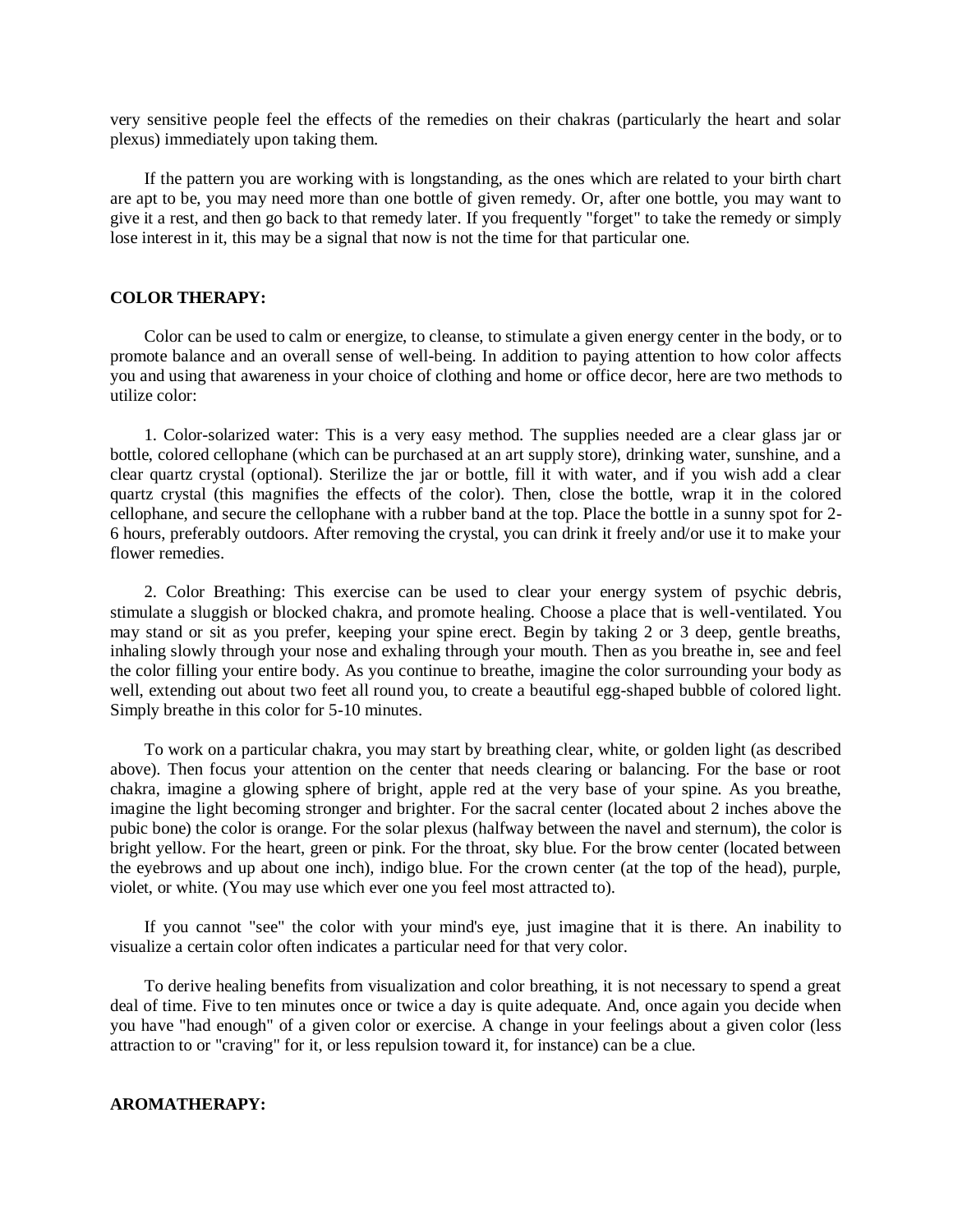Aromatherapy involves the use of essential oils from plants and flowers. It is much different from flower essence therapy in that it is primarily the "healing fragrance" which influences body and emotions through the scents. (Flower essences are odorless). Aromatherapy can be utilized either as a perfume (especially applied to the chakras), in bath water, in massage oil, or diffused in the air via steam or incense. Read labels carefully and take precautions using these potent oils.

# **APPENDIX II HOW TO ORDER FLOWER ESSENCES AND GEM ELIXIRS**

The companies listed below are reputable sources for high-quality essences:

| <b>Flower Essence Services</b>         | Desert Alchemy      |  |
|----------------------------------------|---------------------|--|
| P.O. Box 1769                          | Box 44189           |  |
| Nevada City, CA 95959                  | Tucson, AZ 85733    |  |
| Alaskan Flower Essence Project         | Pegasus Products    |  |
| P.O. Box 1369                          | <b>Box 228</b>      |  |
| Homer, AK 99603                        | Boulder, CO 80306   |  |
| Master's Flower Essences               | Perelandra          |  |
| 14618 Tyler Foote Road                 | P.O. Box 3603       |  |
| Nevada City, CA 95959                  | Warrenton, VA 22186 |  |
| <b>Australian Bush Flower Essences</b> | Ellon USA           |  |
| Box 531                                | 644 Merrick Road    |  |
| Spit Junction, NSW                     | Lynbrook, NY 11563  |  |

AUSTRALIA 2088

 Alaskan Flower Essence Project also carries fine quality gem elixirs. A good source for color therapy products is: Dev Aura, Little London, Tetford, Lincs., ENGLAND LN9 6QL.

 Given below is a listing of the flower essences that were mentioned in this report and where they can be obtained. The mailing address of each company is given above.

Alpine Azalea: Alaskan Flower Essence Project Beech: Flower Essence Serv, Pegasus Prod, Ellon USA Blackberry: Flower Ess Serv, Pegasus Prod, Master's Flower Ess Black Eyed Susan: Flower Essence Serv, Pegasus Prod Bleeding Heart: Flower Essence Serv, Pegasus Prod Buffalo Gourd: Desert Alchemy Buttercup: Flower Essence Serv, Pegasus Prod California Poppy: Flower Essence Serv, Pegasus Prod Chamomile: Flower Essence Serv, Pegasus Prod Clematis: Flower Ess Serv, Desert Alchemy, Pegasus Pr, Ellon USA Columbine: Flower Ess Serv, Alaskan Flow Ess Proj, Pegasus Pr